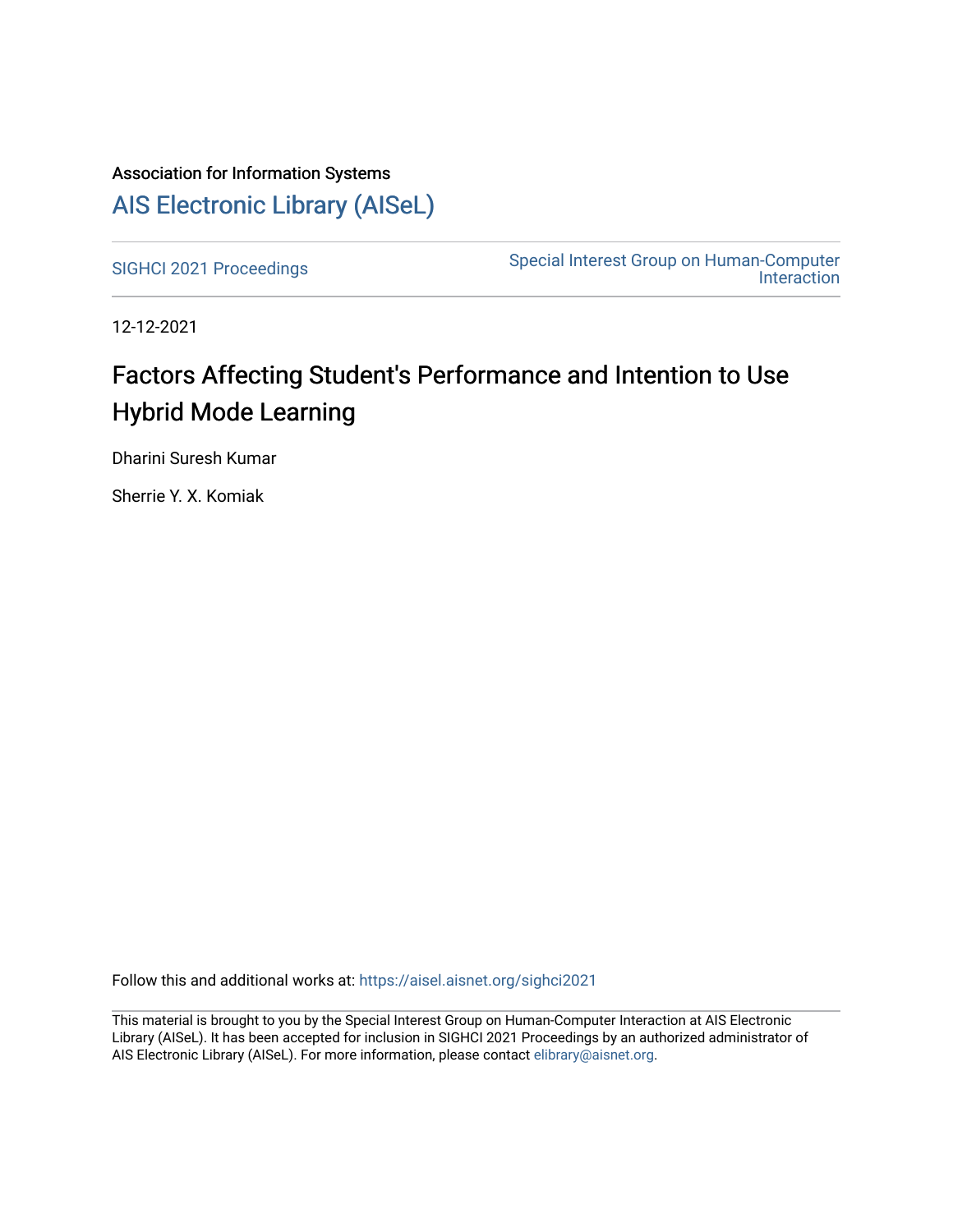## **Factors Affecting Student's Performance and Intention to Use Hybrid Mode Learning**

**Dharini Suresh Kumar** Student [dsureshkumar@mun.ca](mailto:dsureshkumar@mun.ca) 

#### **ABSTRACT**

The central question in this paper is: "How to be more effective and efficient in H-mode Learning." Specifically, this paper proposes that various designs (Student's location, software, and contents at students' screens) in Hmode Learning will affect the students' perceived resource availability, interaction and attention, which then impact students' academic performance and their intention to use H-mode.

The research is in progress. The Memorial University of Newfoundland has currently adapted the H-mode Learning for the fall semester, September 2021. We intend to collect data from our university and plan to observe and analyze it.

Researching on H-mode would give the students and the universities a better alternative to focus on and could help better the course structure and student academic outcomes. The research would pave its way for researchers in MIS to learn and explore more about the evolving method of learning.

#### **Keywords**

H-mode learning, hybrid mode learning, blended Learning, pandemic.

#### **INTRODUCTION**

The IGI Global defines Traditional Learning as typical face-to-face interactions that occur in a physical location. Since time known, traditional Learning has been the primary form of learning and teaching. Students and teachers are physically present in a classroom environment where they learn, discuss and work together.

But as science developed, so did the field of education. A new model of instruction called "Distance Learning" emerged.

In the past few years, right after the pandemic strikes, a new mode of learning has emerged, namely, "Hybrid or Hmode Learning."

H-mode or the Hybrid mode learning is defined as a learning mode a teaching mode that consists of some inclassroom students and other online students during the same class time. This is a new model of Learning which includes in-person training and also e-learning. Some

**Sherrie Komiak** Professor [skomiak@mun.ca](mailto:skomiak@mun.ca) 

students would be present in the class, and the rest would attend online. There would be a rotation among the students such that every Student experiences both online and in-classroom learning within the same course. The course structure is designed so that various materials are available online and can be understood and completed by both categories of students.

H-mode differs from traditional Learning in various ways. First, it's a mixed model where both online students and face-to-face students are present. Second, the course materials are a combination of both online and traditional resources. Third, it works on a rotational basis so that all the students will experience both face-to-face and online learning in a classroom. This new model poses enormous challenges for students and instructors simultaneously, considering the adaptation of the new model by students and instructors' development of learning materials.

#### **RESEARCH MODEL 1**

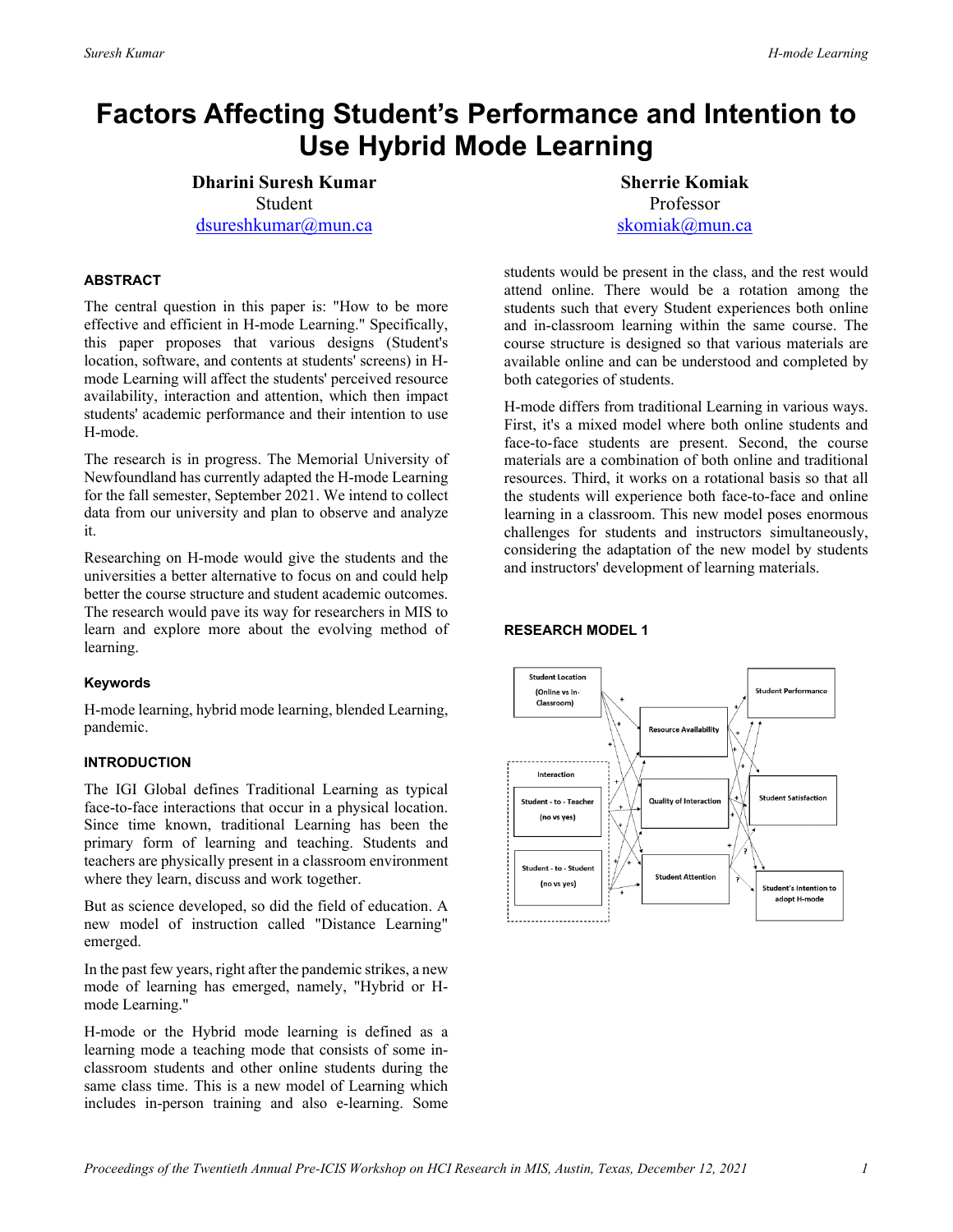#### **RESEARCH MODEL 2**



#### Resource Availability

Resource availability explains the various study materials and resources available to students. Teachers try to ensure that both in-class and at-home students have equal opportunities for hybrid mode learning.

Bolaji (2002) suggested that resource management resources and students' performance go hand in hand. His research concluded that poor resource management led to weak student performance.

Fasasi (2012) observed that material resources available in schools play an essential role in quality education.

With the help of previous research, Resource availability is defined as resources available to enhance students' learning outcomes. According to Adeogun and Osifila (2008), physical resources include laboratories, libraries, classrooms, and a host of other physical infrastructure, while material resources include: textbooks, charts, and maps. We will refer to both types of resources as just resources in this paper.

#### Attention

Observing is a crucial factor in an active classroom experience. Even with so many distractions and interference, teachers and students make sense of the situation and generally continue to instruct, learn, and achieve a degree of success. Piontkowski D., Calfee R. (1979) define this fundamental construct as "Attention."

Recent research has shown that attention is a primary factor affecting student performance and satisfaction (continued use of H-mode learning).

#### Interaction:

This construct explains the communication and knowledge interchange between instructor and students. An example of interaction would be clearing doubts during lectures.

Interaction could highly affect the way students feel about the classes.

A key assumption is that learning is influenced by how an individual participates in educationally purposeful activities (e.g. Carini et al. 2006; Nygaard 2013). By this we mean, amongst other things, the time spent actively cognitively engaged with the subject matter (Trowler, 2010; Trowler and Trowler, 2010).

Ni, A. Y. (2013), compare the effectiveness of classroom and online learning. This study indicated that although student performance is independent of the mode of instruction, specific courses were more challenging to students who persisted in the virtual environment than in the classroom. Furthermore, participants were less intimidating, and the quality and quantity of interaction may be increased in online classes. Online interaction can be used to enhance learning, especially for students who tend to be reserved in the classroom setting.

#### H-mode Location

A student's location is defined as the place from which the Student is attending the classes. In a hybrid mode of Learning, the two different locations are At-Home and In-Class.

At-Home students attend classes online via zoom, D2L, or other video applications from their home. In-Class students follow traditional classroom learning where they attend lectures from classrooms.

Many research has focused on Online Learning and Traditional Learning. The results have shown that a combination of both will be more helpful for students to achieve their target. Hannay, M., & Newvine, T. (2006) has introduced the concept of a "hybrid" learning curriculum, 50% online and 50% traditional classroom.

Device Used by Students at Home

With the advancement in technologies, there have been many inventions and device upgrades. One such upgrade is the type of devices. Students have access to various size devices ranging from tablets to PC to compact smartphones. The two primary devices that a student uses to attend online classes are cell phones and laptops.

Today, both cell phones and laptops are designed to provide maximum usefulness to users. The significant difference between them is the screen size. Cellphones have a comparatively smaller screen size than PCs and laptops. This would significantly affect the contents the students view from home. A student learning with the help of a computer can view the entire screen with better pixel qualities than a student using cell phones. And with better picture quality and a more prominent screen, students tend to have more attention and less stress-free viewing.